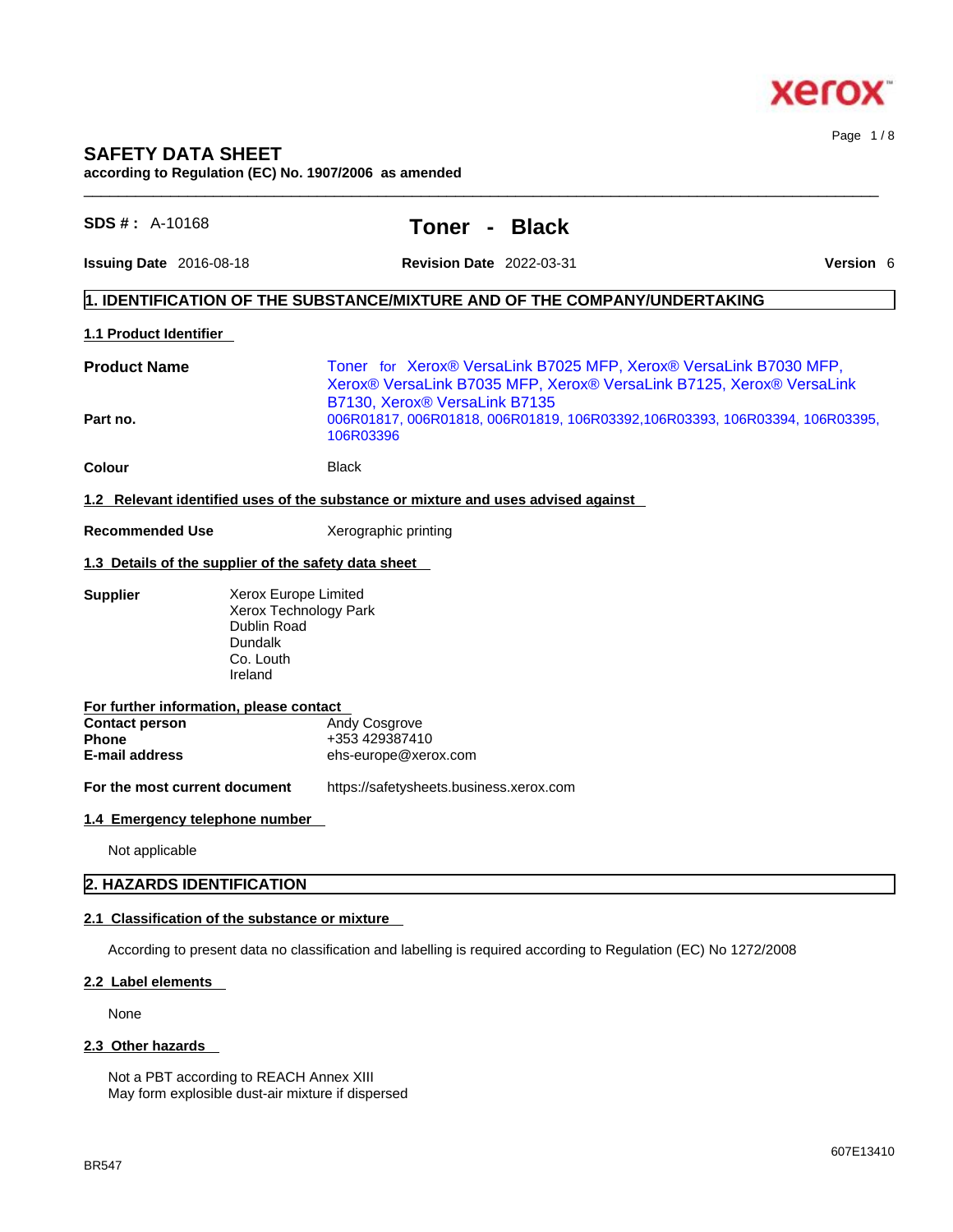# **SDS # :** A-10168 **Toner - Black**

 $\_$  ,  $\_$  ,  $\_$  ,  $\_$  ,  $\_$  ,  $\_$  ,  $\_$  ,  $\_$  ,  $\_$  ,  $\_$  ,  $\_$  ,  $\_$  ,  $\_$  ,  $\_$  ,  $\_$  ,  $\_$  ,  $\_$  ,  $\_$  ,  $\_$  ,  $\_$  ,  $\_$  ,  $\_$  ,  $\_$  ,  $\_$  ,  $\_$  ,  $\_$  ,  $\_$  ,  $\_$  ,  $\_$  ,  $\_$  ,  $\_$  ,  $\_$  ,  $\_$  ,  $\_$  ,  $\_$  ,  $\_$  ,  $\_$  ,

 $\_$  ,  $\_$  ,  $\_$  ,  $\_$  ,  $\_$  ,  $\_$  ,  $\_$  ,  $\_$  ,  $\_$  ,  $\_$  ,  $\_$  ,  $\_$  ,  $\_$  ,  $\_$  ,  $\_$  ,  $\_$  ,  $\_$  ,  $\_$  ,  $\_$  ,  $\_$  ,  $\_$  ,  $\_$  ,  $\_$  ,  $\_$  ,  $\_$  ,  $\_$  ,  $\_$  ,  $\_$  ,  $\_$  ,  $\_$  ,  $\_$  ,  $\_$  ,  $\_$  ,  $\_$  ,  $\_$  ,  $\_$  ,  $\_$  ,

**Issuing Date** 2016-08-18 **Revision Date** 2022-03-31 **Version** 6

# **3. COMPOSITION/INFORMATION ON INGREDIENTS**

#### **3.2 Mixtures**

| <b>Chemical Name</b> | Weight % | <b>CAS No.</b> | <b>EC-No</b> | <b>Classification (Reg.)</b> | Hazard            | <b>REACH Registration</b> |
|----------------------|----------|----------------|--------------|------------------------------|-------------------|---------------------------|
|                      |          |                |              | 1272/2008)                   | <b>Statements</b> | <b>Number</b>             |
| Resin                | 60-80    | Proprietary    | Not listed   | $\sim$ $\sim$                | $-1$              |                           |
| Paraffin wax         | $5 - 15$ | 8002-74-2      | 232-315-6    | $- -$                        | $-1$              | $- -$                     |
| Carbon black         | 1-10     | 1333-86-4      | 215-609-9    | $- -$                        | $\sim$ $\sim$     | 01-2119384822-32-0065     |
| Silica, amorphous    | <5       | 7631-86-9      | 231-545-4    | $\sim$ $\sim$                | $\sim$ $\sim$     |                           |
| Titanium dioxide     |          | 13463-67-7     | 236-675-5    | Carc (Inhal) 2               | H <sub>351</sub>  | $- -$                     |
| Silica               | <5       | 67762-90-7     | Not listed   | $- -$                        | $\sim$ $\sim$     | $\overline{\phantom{a}}$  |

# **Full text of H- statements: see section 16**

**Note**

"--" indicates no classification or hazard statements apply. Components marked as "Not Listed" are exempt from registration.

Where no REACH registration number is listed, it is considered confidential to the Only Representative.

# **4. FIRST AID MEASURES**

## **4.1 Description of first aid measures**

| For external use only. When symptoms persist or in all cases of doubt seek medical advice.<br><b>General advice</b><br>Show this safety data sheet to the doctor in attendance. |  |
|---------------------------------------------------------------------------------------------------------------------------------------------------------------------------------|--|
| Immediately flush with plenty of water. After initial flushing, remove any contact lenses and<br>Eye contact<br>continue flushing for at least 15 minutes                       |  |
| Wash skin with soap and water<br><b>Skin contact</b>                                                                                                                            |  |
| <b>Inhalation</b><br>Move to fresh air                                                                                                                                          |  |
| Rinse mouth with water and afterwards drink plenty of water or milk<br>Ingestion                                                                                                |  |

#### **4.2 Most important symptoms and effects, both acute and delayed**

| <b>Acute toxicity</b>   |                                                       |
|-------------------------|-------------------------------------------------------|
| Eyes                    | No known effect                                       |
| <b>Skin</b>             | No known effect                                       |
| <b>Inhalation</b>       | No known effect                                       |
| Ingestion               | No known effect                                       |
| <b>Chronic effects</b>  |                                                       |
| <b>Chronic toxicity</b> | No known effects under normal use conditions          |
| <b>Main symptoms</b>    | Overexposure may cause:                               |
|                         | mild respiratory irritation similar to nuisance dust. |
|                         |                                                       |

## **4.3 Indication of immediate medical attention and special treatment needed**

| <b>Protection of first-aiders</b> | No special protective equipment required |
|-----------------------------------|------------------------------------------|
| Notes to physician                | Treat symptomatically                    |

# **5. FIREFIGHTING MEASURES**



Page 2 / 8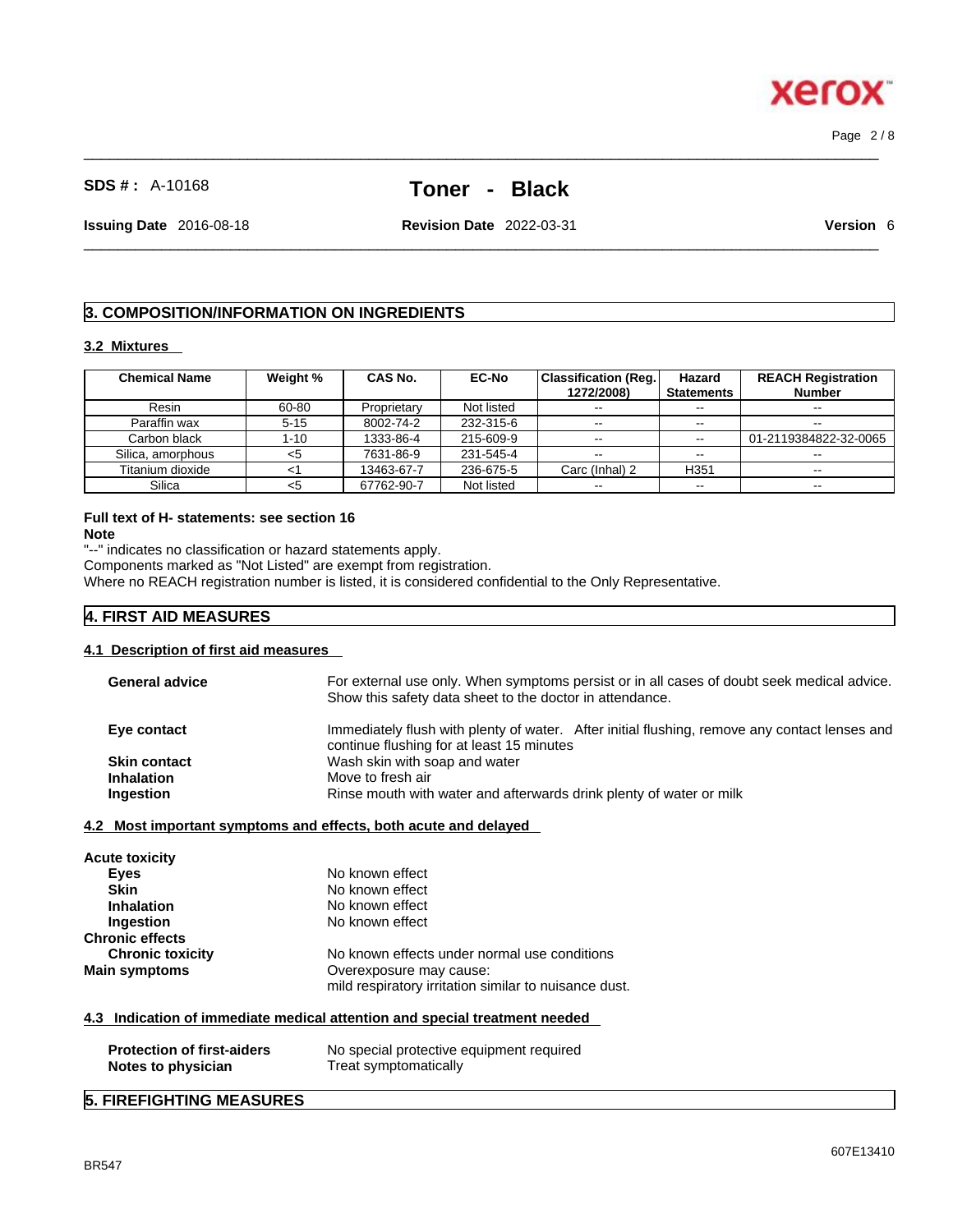$\_$  ,  $\_$  ,  $\_$  ,  $\_$  ,  $\_$  ,  $\_$  ,  $\_$  ,  $\_$  ,  $\_$  ,  $\_$  ,  $\_$  ,  $\_$  ,  $\_$  ,  $\_$  ,  $\_$  ,  $\_$  ,  $\_$  ,  $\_$  ,  $\_$  ,  $\_$  ,  $\_$  ,  $\_$  ,  $\_$  ,  $\_$  ,  $\_$  ,  $\_$  ,  $\_$  ,  $\_$  ,  $\_$  ,  $\_$  ,  $\_$  ,  $\_$  ,  $\_$  ,  $\_$  ,  $\_$  ,  $\_$  ,  $\_$  ,

**Issuing Date** 2016-08-18 **Revision Date** 2022-03-31 **Version** 6

 $\_$  ,  $\_$  ,  $\_$  ,  $\_$  ,  $\_$  ,  $\_$  ,  $\_$  ,  $\_$  ,  $\_$  ,  $\_$  ,  $\_$  ,  $\_$  ,  $\_$  ,  $\_$  ,  $\_$  ,  $\_$  ,  $\_$  ,  $\_$  ,  $\_$  ,  $\_$  ,  $\_$  ,  $\_$  ,  $\_$  ,  $\_$  ,  $\_$  ,  $\_$  ,  $\_$  ,  $\_$  ,  $\_$  ,  $\_$  ,  $\_$  ,  $\_$  ,  $\_$  ,  $\_$  ,  $\_$  ,  $\_$  ,  $\_$  ,

Page 3 / 8

# **5.1 Extinguishing media**

**Suitable extinguishing media** Use water spray or fog; do not use straight streams, Foam

**Unsuitable extinguishing media** Do not use a solid water stream as it may scatterand spread fire

# **5.2 Special hazards arising from the substance or mixture**

**SDS # :** A-10168 **Toner - Black**

Fine dust dispersed in air, in sufficient concentrations, and in the presence of an ignition source is a potential dust explosion hazard

# **Hazardous combustion products**

Hazardous decomposition products due to incomplete combustion. Carbon oxides Nitrogen oxides (NOx)

# **5.3 Advice for fire-fighters**

In the event of fire and/or explosion do not breathe fumes. Wear fire/flame resistant/retardant clothing. Use self-contained pressure-demand breathing apparatus if needed to prevent exposure to smoke or airborne toxins. Wear self-contained breathing apparatus and protective suit.

#### **Other information**

| <b>Flammability</b> | Not flammable  |
|---------------------|----------------|
| <b>Flash point</b>  | Not applicable |

# **6. ACCIDENTAL RELEASE MEASURES**

# **6.1 Personal precautions, protective equipment and emergency procedures**

Avoid breathing dust

# **6.2 Environmental precautions**

Although toner is not an aquatic toxin, microplastics may be a physical hazard to aquatic life and should not be allowed to enter drains, sewers, or waterways

# **6.3 Methods and material for containment and cleaning up**

| <b>Methods for containment</b><br>Methods for cleaning up | Prevent dust cloud<br>Use a vacuum cleaner to remove excess, then wash with COLD water. Hot water fuses |  |
|-----------------------------------------------------------|---------------------------------------------------------------------------------------------------------|--|
|                                                           | the toner making it difficult to remove                                                                 |  |

# **6.4 Reference to other sections**

See section 12 for additional ecological information See Section 13 for additional information

# **7. HANDLING AND STORAGE**

# **7.1 Precautions for safe handling**

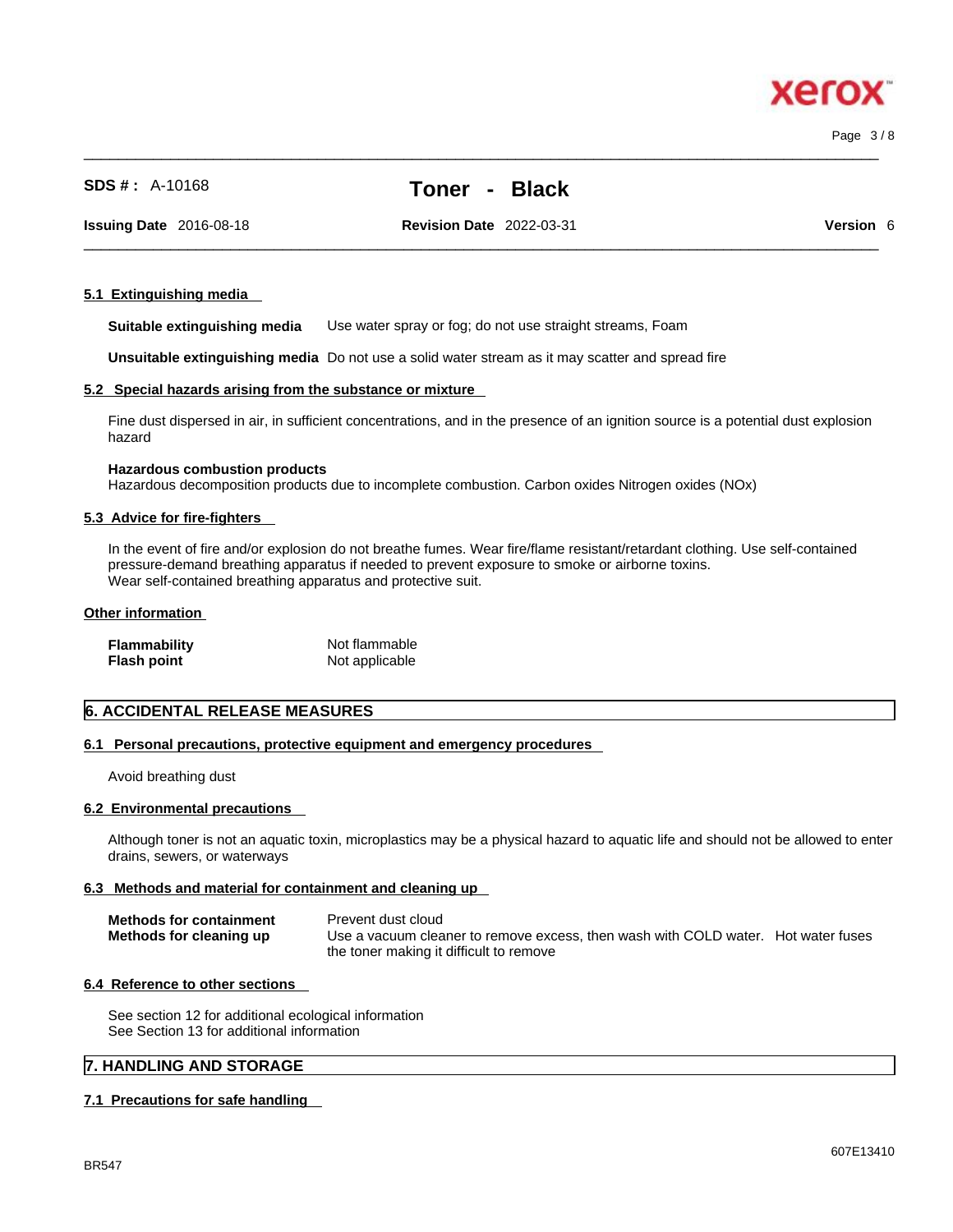| <b>SDS #: A-10168</b>                                                                                                                       |                                                             | Toner -<br><b>Black</b>                                                                                                                                                      |                                                                                                                           |
|---------------------------------------------------------------------------------------------------------------------------------------------|-------------------------------------------------------------|------------------------------------------------------------------------------------------------------------------------------------------------------------------------------|---------------------------------------------------------------------------------------------------------------------------|
| Issuing Date 2016-08-18                                                                                                                     |                                                             | <b>Revision Date 2022-03-31</b>                                                                                                                                              | Version 6                                                                                                                 |
| dust cloud                                                                                                                                  |                                                             |                                                                                                                                                                              | Handle in accordance with good industrial hygiene and safety practice, Avoid dust accumulation in enclosed space, Prevent |
| <b>Hygiene measures</b>                                                                                                                     | None under normal use conditions                            |                                                                                                                                                                              |                                                                                                                           |
| 7.2 Conditions for safe storage, including any incompatibilities                                                                            |                                                             |                                                                                                                                                                              |                                                                                                                           |
|                                                                                                                                             |                                                             | Keep container tightly closed in a dry and well-ventilated place, Store at room temperature                                                                                  |                                                                                                                           |
| 7.3 Specific end uses                                                                                                                       |                                                             |                                                                                                                                                                              |                                                                                                                           |
| Xerographic printing                                                                                                                        |                                                             |                                                                                                                                                                              |                                                                                                                           |
| 8. EXPOSURE CONTROLS/PERSONAL PROTECTION                                                                                                    |                                                             |                                                                                                                                                                              |                                                                                                                           |
| 8.1 Control parameters                                                                                                                      |                                                             |                                                                                                                                                                              |                                                                                                                           |
| <b>Xerox Exposure Limit</b><br><b>Xerox Exposure Limit</b>                                                                                  | 2.5 mg/m $3$ (total dust)<br>0.4 mg/m $3$ (respirable dust) |                                                                                                                                                                              |                                                                                                                           |
| 8.2 Exposure controls                                                                                                                       |                                                             |                                                                                                                                                                              |                                                                                                                           |
| <b>Engineering measures</b>                                                                                                                 | None under normal use conditions                            |                                                                                                                                                                              |                                                                                                                           |
| Personal protective equipment                                                                                                               |                                                             |                                                                                                                                                                              |                                                                                                                           |
| <b>Eye/face protection</b><br><b>Hand protection</b><br>Skin and body protection<br><b>Respiratory protection</b><br><b>Thermal hazards</b> | None under normal processing                                | No special protective equipment required<br>No special protective equipment required<br>No special protective equipment required<br>No special protective equipment required |                                                                                                                           |
| <b>Environmental Exposure Controls</b><br><b>Environmental Exposure</b><br><b>Controls</b>                                                  |                                                             | Keep out of drains, sewers, ditches and waterways                                                                                                                            |                                                                                                                           |
| 9. PHYSICAL AND CHEMICAL PROPERTIES                                                                                                         |                                                             |                                                                                                                                                                              |                                                                                                                           |
| 9.1 Information on basic physical and chemical properties                                                                                   |                                                             |                                                                                                                                                                              |                                                                                                                           |
| Appearance<br><b>Physical state</b><br><b>Colour</b>                                                                                        | Powder<br>Solid<br><b>Black</b>                             | <b>Odour</b><br><b>Odour threshold</b><br>рH                                                                                                                                 | Faint<br>Not applicable<br>Not applicable                                                                                 |
| <b>Flash point</b>                                                                                                                          | Not applicable                                              |                                                                                                                                                                              |                                                                                                                           |
| <b>Melting / Freezing Point</b><br><b>Boiling point/boiling range</b><br><b>Softening point</b>                                             | Not applicable<br>Not applicable<br>49 - 60 °C              | 120 - 140 °F                                                                                                                                                                 |                                                                                                                           |

 $\_$  ,  $\_$  ,  $\_$  ,  $\_$  ,  $\_$  ,  $\_$  ,  $\_$  ,  $\_$  ,  $\_$  ,  $\_$  ,  $\_$  ,  $\_$  ,  $\_$  ,  $\_$  ,  $\_$  ,  $\_$  ,  $\_$  ,  $\_$  ,  $\_$  ,  $\_$  ,  $\_$  ,  $\_$  ,  $\_$  ,  $\_$  ,  $\_$  ,  $\_$  ,  $\_$  ,  $\_$  ,  $\_$  ,  $\_$  ,  $\_$  ,  $\_$  ,  $\_$  ,  $\_$  ,  $\_$  ,  $\_$  ,  $\_$  ,

**Evaporation rate Reserve Structure Not applicable Flammability** Not flammable **Flammability Limits in Air** Not applicable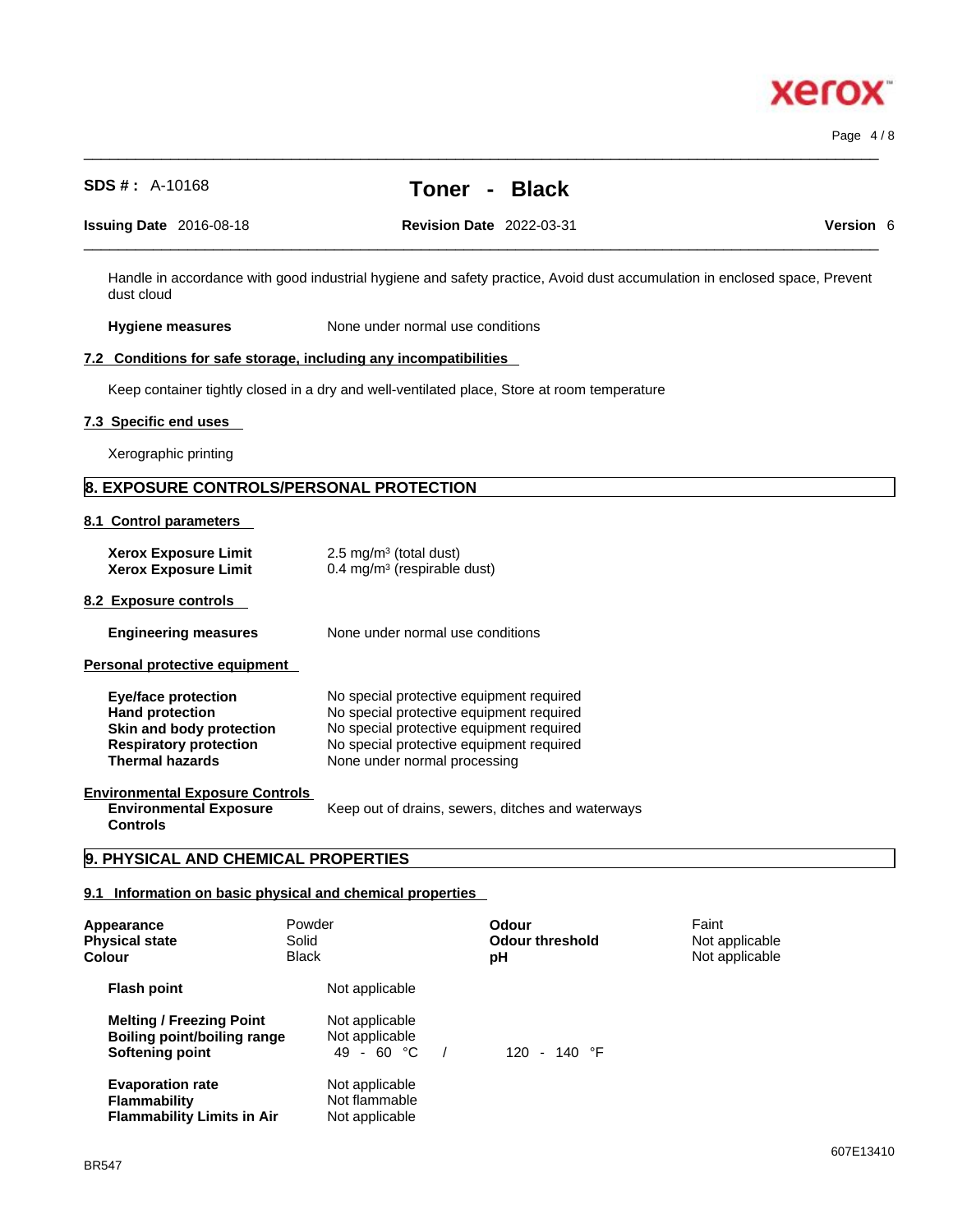Page 5 / 8

**Xerox** 

| $SDS #: A-10168$                                                                                                                                                                                                          | Toner                                                                                                                             | <b>Black</b>                                                                                 |                  |
|---------------------------------------------------------------------------------------------------------------------------------------------------------------------------------------------------------------------------|-----------------------------------------------------------------------------------------------------------------------------------|----------------------------------------------------------------------------------------------|------------------|
| Issuing Date 2016-08-18                                                                                                                                                                                                   | <b>Revision Date 2022-03-31</b>                                                                                                   |                                                                                              | <b>Version 6</b> |
| <b>Explosive Limits</b>                                                                                                                                                                                                   | No data available                                                                                                                 |                                                                                              |                  |
| Vapour pressure<br><b>Vapour density</b><br><b>Specific gravity</b><br><b>Water solubility</b><br><b>Partition coefficient</b><br><b>Autoignition temperature</b><br><b>Decomposition temperature</b><br><b>Viscosity</b> | Not applicable<br>Not applicable<br>$1 - 2$<br>Negligible<br>Not applicable<br>Not applicable<br>Not determined<br>Not applicable |                                                                                              |                  |
| <b>Explosive properties</b><br><b>Oxidising properties</b>                                                                                                                                                                | source is a potential dust explosion hazard<br>Not applicable                                                                     | Fine dust dispersed in air, in sufficient concentrations, and in the presence of an ignition |                  |
| $0.0.01$ kan infannaatian                                                                                                                                                                                                 |                                                                                                                                   |                                                                                              |                  |

 $\_$  ,  $\_$  ,  $\_$  ,  $\_$  ,  $\_$  ,  $\_$  ,  $\_$  ,  $\_$  ,  $\_$  ,  $\_$  ,  $\_$  ,  $\_$  ,  $\_$  ,  $\_$  ,  $\_$  ,  $\_$  ,  $\_$  ,  $\_$  ,  $\_$  ,  $\_$  ,  $\_$  ,  $\_$  ,  $\_$  ,  $\_$  ,  $\_$  ,  $\_$  ,  $\_$  ,  $\_$  ,  $\_$  ,  $\_$  ,  $\_$  ,  $\_$  ,  $\_$  ,  $\_$  ,  $\_$  ,  $\_$  ,  $\_$  ,

#### **9.2 Other information**

None

# **10. STABILITY AND REACTIVITY**

#### **10.1 Reactivity**

No dangerous reaction known under conditions of normal use

#### **10.2 Chemical stability**

Stable under normal conditions

## **10.3 Possibility of hazardous reactions**

| <b>Hazardous reactions</b> | None under normal processing            |
|----------------------------|-----------------------------------------|
| Hazardous polymerisation   | Hazardous polymerisation does not occur |

#### **10.4 Conditions to avoid**

Prevent dust cloud, Fine dust dispersed in air, in sufficient concentrations, and in the presence of an ignition source is a potential dust explosion hazard

#### **10.5 Incompatible Materials**

None

#### **10.6 Hazardous decomposition products**

None under normal use

## **11. TOXICOLOGICAL INFORMATION**

*The toxicity data noted below is based on the test results of similar reprographic materials.* 

#### **11.1 Information on toxicological effects**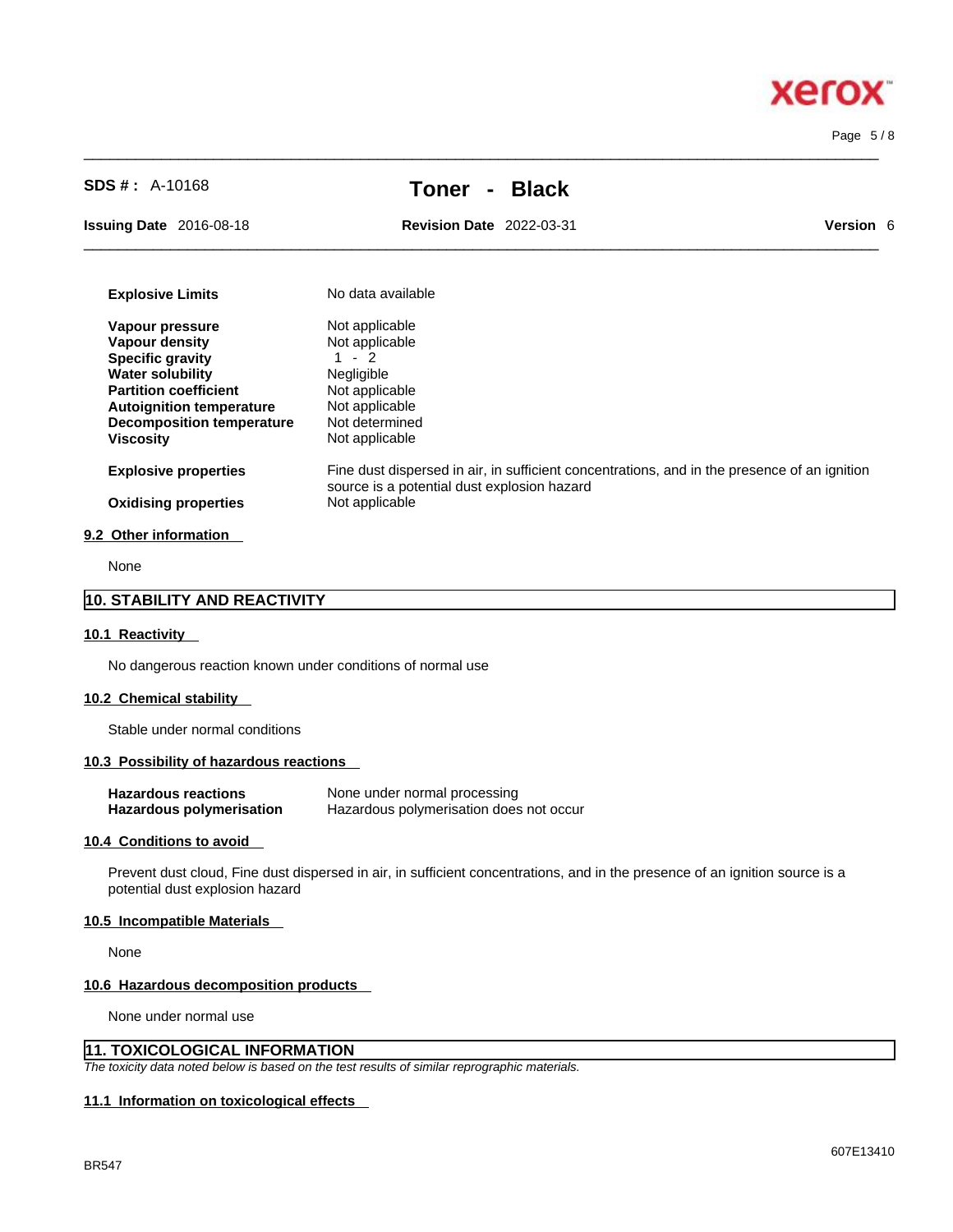Page 6 / 8

**Xerox** 

| <b>SDS #: A-10168</b>                                                                                                          | <b>Black</b><br>Toner -                                                                                                                                                                                                                                                                                                                                                                                                                                                                                                                                                                                                                                                                                                                                                                                                                                                                                                                                                                                                                                                                                                                                                                                                                                                                                                                                                                                                                                                                                                                                           |                  |
|--------------------------------------------------------------------------------------------------------------------------------|-------------------------------------------------------------------------------------------------------------------------------------------------------------------------------------------------------------------------------------------------------------------------------------------------------------------------------------------------------------------------------------------------------------------------------------------------------------------------------------------------------------------------------------------------------------------------------------------------------------------------------------------------------------------------------------------------------------------------------------------------------------------------------------------------------------------------------------------------------------------------------------------------------------------------------------------------------------------------------------------------------------------------------------------------------------------------------------------------------------------------------------------------------------------------------------------------------------------------------------------------------------------------------------------------------------------------------------------------------------------------------------------------------------------------------------------------------------------------------------------------------------------------------------------------------------------|------------------|
| Issuing Date 2016-08-18                                                                                                        | <b>Revision Date 2022-03-31</b>                                                                                                                                                                                                                                                                                                                                                                                                                                                                                                                                                                                                                                                                                                                                                                                                                                                                                                                                                                                                                                                                                                                                                                                                                                                                                                                                                                                                                                                                                                                                   | <b>Version 6</b> |
| <b>Acute toxicity</b><br>Product Information<br><b>Irritation</b><br>Oral LD50<br><b>Dermal LD50</b><br><b>LC50 Inhalation</b> | No skin irritation, No eye irritation<br>$> 5$ g/kg (rat)<br>> 5 g/kg (rabbit)<br>$> 5$ mg/L (rat, 4 hr)                                                                                                                                                                                                                                                                                                                                                                                                                                                                                                                                                                                                                                                                                                                                                                                                                                                                                                                                                                                                                                                                                                                                                                                                                                                                                                                                                                                                                                                          |                  |
| <b>Chronic toxicity</b><br>Product Information<br><b>Chronic effects</b><br>Carcinogenicity<br><b>Other information</b>        | No known effects under normal use conditions<br>See "Other Information" in this section.<br>The IARC (International Agency for Research on Cancer) has listed carbon black as<br>"possibly carcinogenic to humans". However, Xerox has concluded that the presence of<br>carbon black in this mixture does not present a health hazard. The IARC classification is<br>based on studies evaluating pure, "free" carbon black. In contrast, toner is a formulation<br>composed of specially prepared polymer and a small amount of carbon black (or other<br>pigment). In the process of making toner, the small amount of carbon black becomes<br>encapsulated within a matrix. Xeroxhas performed extensive testing of toner, including a<br>chronic bioassay (test for potential carcinogenicity). Exposure to toner did not produce<br>evidence of cancer in exposed animals. The results were submitted to regulatory agencies<br>and published extensively.<br>The IARC (International Agency for Research on Cancer) has listed titanium dioxide as<br>"possibly carcinogenic to humans". However, Xerox has concluded that the presence of<br>titanium dioxide in this mixture does not present a health hazard. The IARC classification<br>is based on studies in rats using high concentrations of pure, unbound TiO2 particles of<br>respirable size. Epidemiological studies do not suggest a carcinogenic effects in humans.<br>In addition, the titanium dioxide in this mixture is encapsulated in a matrix or bound to the<br>surface of the toner. |                  |
| Other toxic effects<br>Product Information<br><b>Sensitisation</b><br><b>Mutagenic effects</b><br><b>Reproductive toxicity</b> | No sensitisation responses were observed<br>Not mutagenic in AMES Test<br>This product does not contain any known or suspected reproductive hazards                                                                                                                                                                                                                                                                                                                                                                                                                                                                                                                                                                                                                                                                                                                                                                                                                                                                                                                                                                                                                                                                                                                                                                                                                                                                                                                                                                                                               |                  |
| <b>Target organ effects</b>                                                                                                    | None known                                                                                                                                                                                                                                                                                                                                                                                                                                                                                                                                                                                                                                                                                                                                                                                                                                                                                                                                                                                                                                                                                                                                                                                                                                                                                                                                                                                                                                                                                                                                                        |                  |
| Other adverse effects<br>Acniration Hazard                                                                                     | None known<br>Not applicable                                                                                                                                                                                                                                                                                                                                                                                                                                                                                                                                                                                                                                                                                                                                                                                                                                                                                                                                                                                                                                                                                                                                                                                                                                                                                                                                                                                                                                                                                                                                      |                  |

 $\_$  ,  $\_$  ,  $\_$  ,  $\_$  ,  $\_$  ,  $\_$  ,  $\_$  ,  $\_$  ,  $\_$  ,  $\_$  ,  $\_$  ,  $\_$  ,  $\_$  ,  $\_$  ,  $\_$  ,  $\_$  ,  $\_$  ,  $\_$  ,  $\_$  ,  $\_$  ,  $\_$  ,  $\_$  ,  $\_$  ,  $\_$  ,  $\_$  ,  $\_$  ,  $\_$  ,  $\_$  ,  $\_$  ,  $\_$  ,  $\_$  ,  $\_$  ,  $\_$  ,  $\_$  ,  $\_$  ,  $\_$  ,  $\_$  ,

**Aspiration Hazard** Not applicable

11.2 Information on other hazards

**Endocrine disrupting properties** This product does not contain any known or suspected endocrine disruptors

# **12. ECOLOGICAL INFORMATION**

# **12.1 Toxicity**

On available data, the mixture / preparation is not harmful to aquatic life

# **12.2 Persistence and degradability**

Not readily biodegradable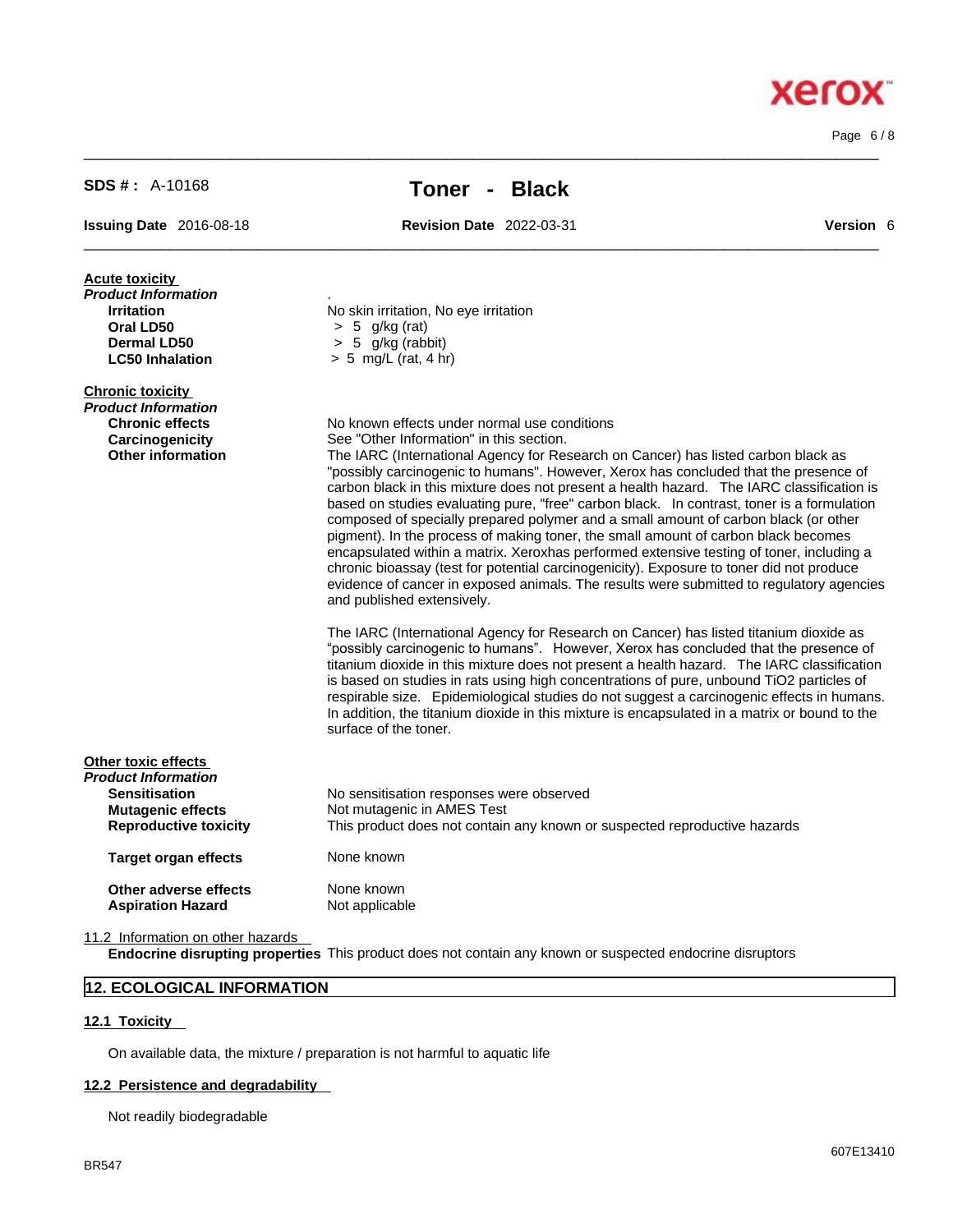$\_$  ,  $\_$  ,  $\_$  ,  $\_$  ,  $\_$  ,  $\_$  ,  $\_$  ,  $\_$  ,  $\_$  ,  $\_$  ,  $\_$  ,  $\_$  ,  $\_$  ,  $\_$  ,  $\_$  ,  $\_$  ,  $\_$  ,  $\_$  ,  $\_$  ,  $\_$  ,  $\_$  ,  $\_$  ,  $\_$  ,  $\_$  ,  $\_$  ,  $\_$  ,  $\_$  ,  $\_$  ,  $\_$  ,  $\_$  ,  $\_$  ,  $\_$  ,  $\_$  ,  $\_$  ,  $\_$  ,  $\_$  ,  $\_$  , Page 7 / 8

xero

# **SDS # :** A-10168 **Toner - Black**

 $\_$  ,  $\_$  ,  $\_$  ,  $\_$  ,  $\_$  ,  $\_$  ,  $\_$  ,  $\_$  ,  $\_$  ,  $\_$  ,  $\_$  ,  $\_$  ,  $\_$  ,  $\_$  ,  $\_$  ,  $\_$  ,  $\_$  ,  $\_$  ,  $\_$  ,  $\_$  ,  $\_$  ,  $\_$  ,  $\_$  ,  $\_$  ,  $\_$  ,  $\_$  ,  $\_$  ,  $\_$  ,  $\_$  ,  $\_$  ,  $\_$  ,  $\_$  ,  $\_$  ,  $\_$  ,  $\_$  ,  $\_$  ,  $\_$  , **Issuing Date** 2016-08-18 **Revision Date** 2022-03-31 **Version** 6

#### **12.3 Bioaccumulative potential**

Bioaccumulation is unlikely

## **12.4 Mobility in soil**

Insoluble in water

#### **12.5 Results of PBT and vPvB assessment**

Not a PBT according to REACH Annex XIII

#### **12.6 Endocrine disrupting properties**

This product does not contain any known or suspected endocrine disruptors

#### **12.7 Other adverse effects**

Although toner is not an aquatic toxin, microplastics may be a physical hazard to aquatic life and should not be allowed to enter drains, sewers, or waterways.

| <b>13. DISPOSAL CONSIDERATIONS</b> |                                                                                                                                                                             |  |  |  |  |
|------------------------------------|-----------------------------------------------------------------------------------------------------------------------------------------------------------------------------|--|--|--|--|
| 13.1 Waste treatment methods       |                                                                                                                                                                             |  |  |  |  |
| <b>Waste Disposal Method</b>       | Can be landfilled or incinerated, when in compliance with local regulations<br>If incineration is to be carried out, care must be exercised to prevent dust clouds forming. |  |  |  |  |
| <b>EWC Waste Disposal No.</b>      | 08 03 18                                                                                                                                                                    |  |  |  |  |

**Other information** Although toner is not an aquatic toxin, microplastics may be a physical hazard to aquatic life and should not be allowed to enter drains, sewers, or waterways.

## **14. TRANSPORT INFORMATION**

#### **14.1 UN/ID No**

Not regulated

#### **14.2 Proper shipping name**

Not regulated

## **14.3 Transport hazard class(es)**

Not classified

# **14.4 Packing Group**

Not applicable